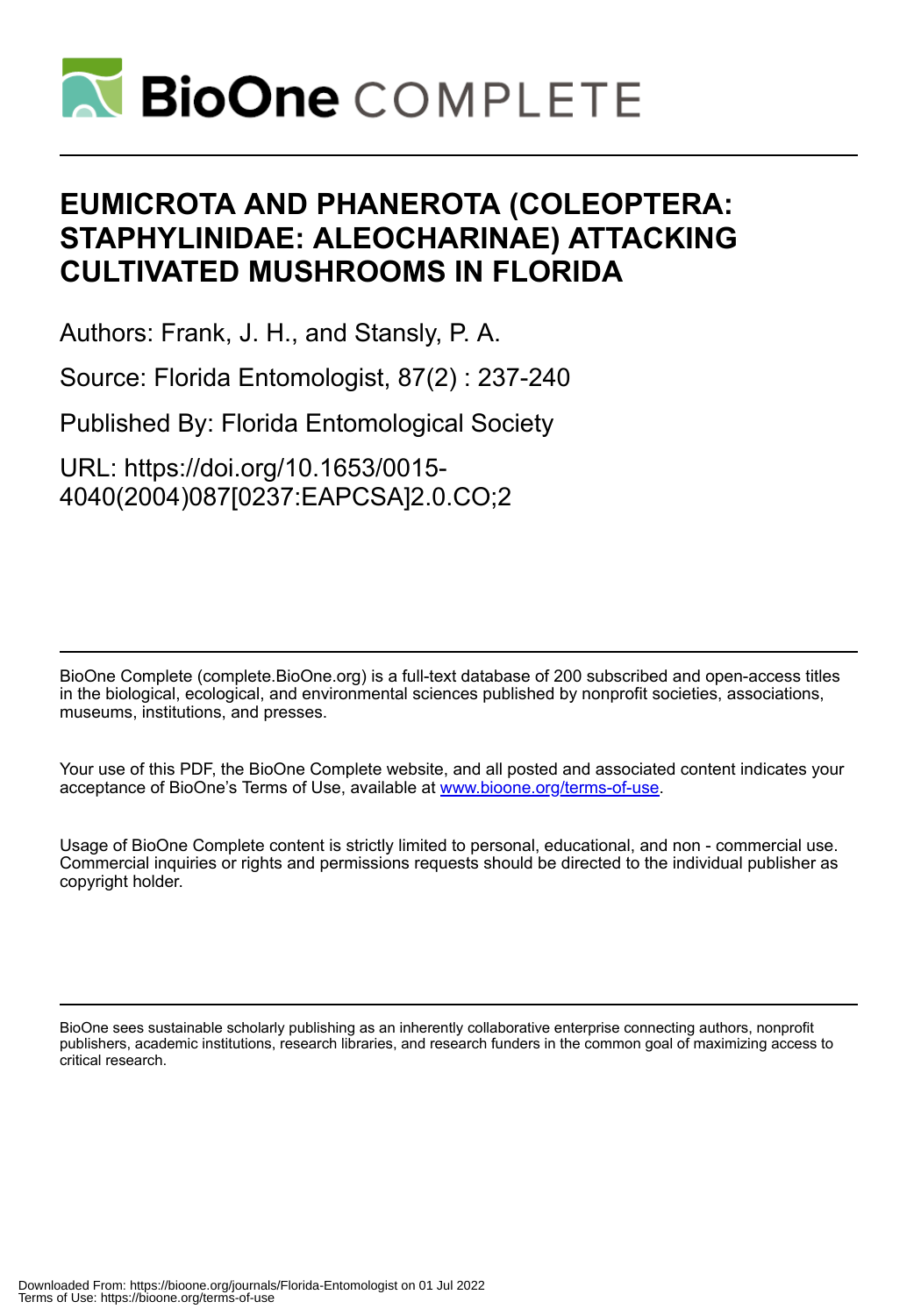## *EUMICROTA* AND *PHANEROTA* (COLEOPTERA: STAPHYLINIDAE: ALEOCHARINAE) ATTACKING CULTIVATED MUSHROOMS IN FLORIDA

 $J. H.$  FRANK<sup>1</sup> AND P. A STANSLY<sup>2</sup>

1 Entomology & Nematology Department, University of Florida, Gainesville, FL 32611-0630

2 SW Florida Research and Education Center, 2686 Hwy 29 N, Immokalee, FL 34142-9515

Most Staphylinidae, as adults and larvae, are predators or facultative predators. However, minorities feed only on plant materials including fungi. Among these minorities is the subtribe Gyrophaenina, which contains only fungivores. It belongs to the tribe Homalotini and subfamily Aleocharinae. Six genera of Gyrophaenina (Ashe 2001) occur in America north of Mexico, of which three (*Eumicrota* Casey, *Gyrophaena* Mannerheim, and *Phanerota* Casey) occur in Florida. Four species of *Eumicrota*, two of *Gyrophaena*, and five of *Phanerota* (Frank 1986) are known in Florida, although it is possible that some species are yet unreported.

Seevers (1951), despite using an out-of-date classification, gives the only recent keys to North American *Eumicrota* and *Gyrophaena* adults, including the species known in Florida. A checklist of Florida Staphylinidae (Frank 1986) includes mention of a new species description in *Phanerota* and key to adults of Florida species of that genus by Ashe (1986a).

There are thus 11 known species of Gyrophaenina in 3 genera in Florida. Adults of all species are small, ranging from 0.6 mm up to about 2 mm in length. Adults and larvae feed by grazing on spores, basidia, cystidea, and hyphae from the hymenium layer of fruiting-bodies (mushrooms). Their food range is limited to the Polyporaceae and several families of gilled mushrooms. Among the various species groups of *Gyrophaena*, Ashe (1984) detected some level of specialization to fungal hosts. However, earlier fungal identification is in doubt because most beetle collectors do not have such skills. The mushrooms of North America are described and illustrated by McKnight & McKnight (1987), but even expert mycologists encounter mushrooms in Florida that they find difficult to identify to the species level, in part because some are yet undescribed (K. H. McKnight, pers. comm.). No comparative study about the habits of species of Gyrophaenina occurring in Florida has been written. The subject would make a good research project for a graduate student interested in these beetles and in mycology.

Gyrophaenine staphylinids are not the only staphylinid beetles, and far from the only beetles, that feed on mushrooms. Some Staphylinidae attracted to mushrooms prey on other small insects. An entire book was published on beetles and mushrooms observed in the vicinity of Vienna, Austria (Scheerpeltz & Höfler 1948). A book with adequate world-

wide treatment of beetles and mushrooms is still far in the future because so much is unknown.

Fruiting-bodies of gilled mushrooms provide an ephemeral habitat in nature, and are unpredictable in time and space. Fruiting-bodies of polypore mushrooms are less ephemeral. The physical and chemical characteristics of mushrooms are diverse. Gyrophaenines eat only fresh mushrooms, not those in decomposition. Constraints on the adult beetles are that they must be able to detect ephemeral fresh mushrooms efficiently, despite the varied physical form and chemical characteristics of the mushrooms. The eggs and larvae must develop rapidly before decomposition of the mushrooms occurs. Pupation occurs in a silken cocoon in the soil. The adults are potentially much longer-lived, and they are winged and can fly. It is the larvae that must eat intensively and rapidly in order to complete development quickly (Ashe 1984).

In March 2003, an organic grower of mushrooms in Lee County, Florida, noted an infestation of small insects on oyster mushrooms (*Pleurotus ostreatus* [Jacq.] Quélet, Tricholomataceae) grown indoors. Collected specimens were placed in alcohol for subsequent identification. Based on keys by Ashe (1986a) and Seevers (1951), these were identified as two *Eumicrota socia* (Erichson), four *Phanerota cubensis* Casey, one *P. fasciata* (Say), and an unidentified larva. More specimens were collected on 29 April, and these included four *E. socia*, ten *P. cubensis*, 36 *P. fasciata*, and six unidentified larvae.

*Eumicrota socia* was described from the Carolinas in 1840. In 1906 it was described under four new names in various states of the USA, and in 1920 it was described from northern Florida under yet another new name (Seevers 1951). We assume that this is a Florida native species in which minor intraspecific variability and lack of an adequate series of specimens confused early writers of descriptions, who failed to examine long series of specimens for intraspecific variability, and failed to dissect specimens and examine the microscopic sexual characters. Adults of *Eumicrota* exhibit a subsocial behavior in guarding eggs in an egg chamber (Ashe 1987), and the larva of one North American species was described by Ashe (1986b).

*Phanerota cubensis*, as the name implies, was originally described from specimens collected in Cuba, published in 1906. Ashe (1986a) reported it in localities from Dade and Monroe counties in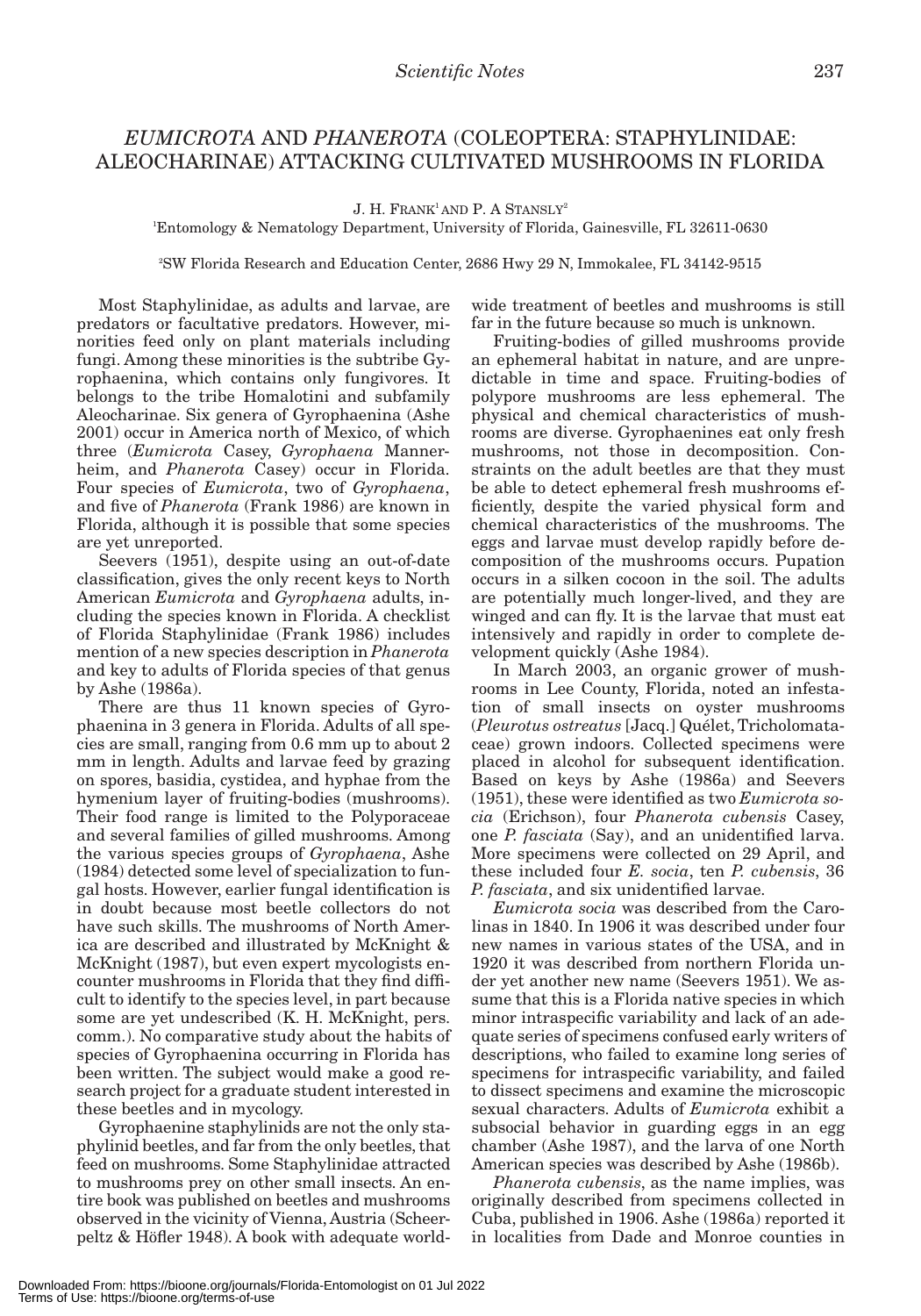

Fig. 1. Habitus photograph of adult *Phanerota fasciata*. The mark on the pronotum is a shadow, not an indentation.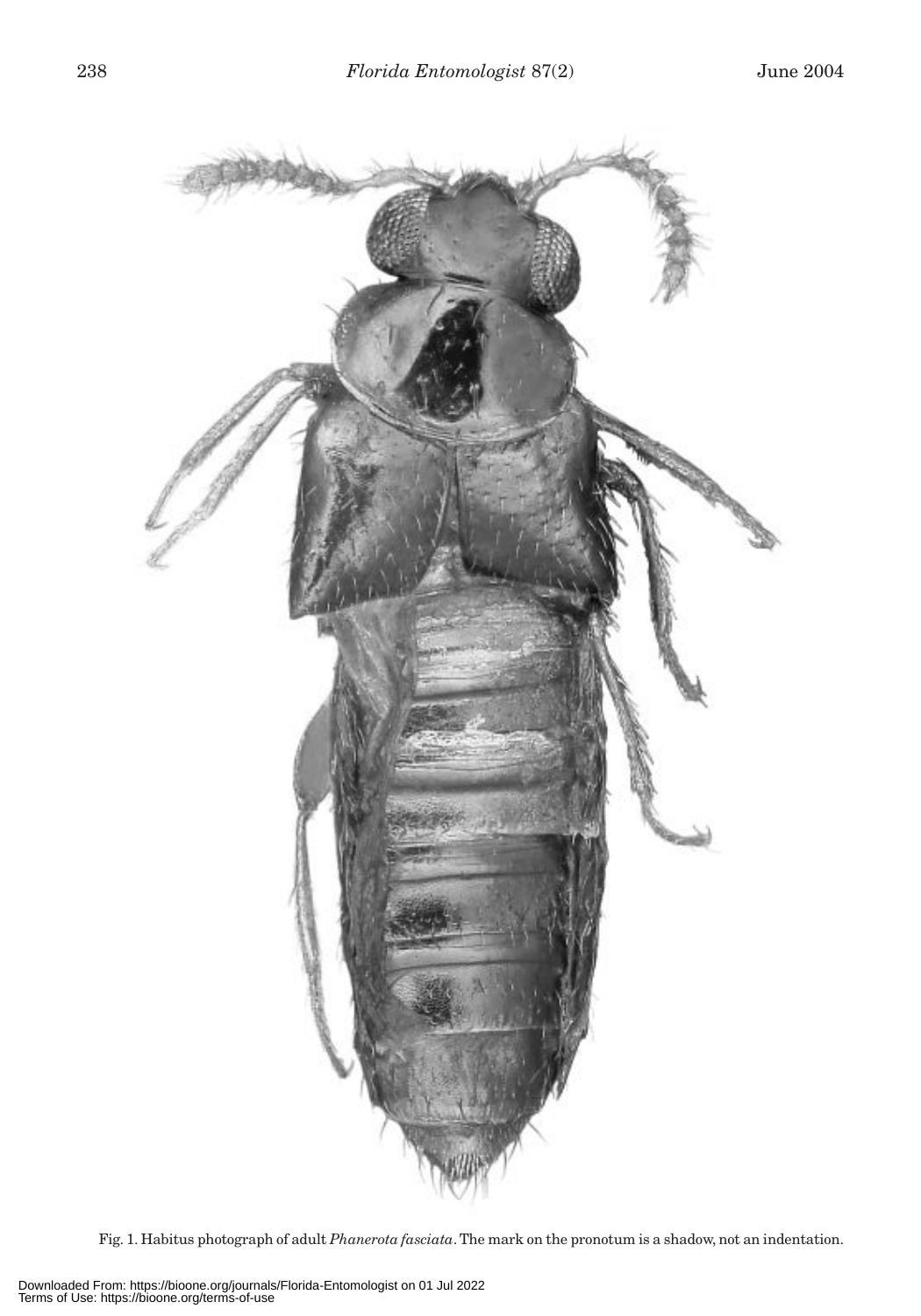Florida. We think it was not reported earlier from Florida simply because nobody looked extensively in mushrooms for tiny staphylinids in the extreme south of Florida until the 1970s, and nobody bothered to identify specimens of this species until the 1980s. We do not know how it got to Cuba from Florida or vice versa, but wind-assisted flight is the simplest explanation.

*Phanerota fasciata* (Fig. 1) was described in 1834 based upon specimens collected in Pennsylvania. The type specimens of other nominal species later declared to be synonyms of *P. fasciata* were collected in Florida, New York, and Texas; also, the species was found to be widespread in the eastern USA, as far west as Kansas and Texas (Seevers 1951). The larva of *P. fasciata* was described by Ashe (1986b).

None of these three species has previously been reported from Lee County, probably due to inadequate knowledge of these little beetles in Florida. The grower's question was about how to eliminate the insects from the mushroom culture. A search of the computerized literature (post-1970) revealed only one publication on an infestation of such beetles anywhere in the world. That publication (Shivaramu et al. 1993) revealed only an identification of *Gyrophaena nilambura* Cameron, which, along with non-staphylinid beetles, was found in mushroom cultures in India, but gave no indication about growing conditions, the extent of the problem, or control methods. It should be noted that *G. nilambura* does not occur in North America and is just one of well over 100 species of Gyrophaenina recorded from "British India including Ceylon and Burma" (Cameron 1939). This makes it highly improbable that *G. nilambura* is the only species that causes or may cause problems in the countries now called India, Bangladesh, Pakistan, Sri Lanka, and Myanmar.

Because the mushrooms in Lee County were grown indoors, it should have been fairly easy to control the infestation. The building is approximately  $3.66 \times 6.10$  m ( $12 \times 20$  ft) and of concrete block construction, and its windows had USAstandard (" $16 \times 18$  mesh") window screening, whose openings are  $\approx 1.5$  mm, thus larger than the maximal width  $(≤1 mm)$  of any of the tiny adult beetles; they could not fly in with wings extended, but they could alight on the screen and crawl in. Of course the little adult beetles would have been attracted to the cultures, which provided a permanent source of mushrooms (as contrasted with ephemeral and unpredictable sources in nature), and they would have entered the building by any means possible. We recommended (a) temporary elimination of all mushroom cultures from the building, (b) vacuum-cleaning of all deposits likely to house adult beetles, (c) a temporary trap in the building, to be constructed of mushrooms in a net bag suspended over a large pan of soapy water, to trap flying adults, (d) fitting of the windows with screen of very fine mesh, and fitting the entrance with double screen doors, (e) if employee time were sufficient, frequent inspection of the grounds for "wild" mushrooms and their handpicking to eliminate local populations, and (f) compostion of rejected cultivated mushrooms as well as any hand-collected from the property, in plastic bags outdoors in the sun (because solar heat and the heat generated within the bags should kill any of these insects). We were later told that fitting of the windows with screen of finer mesh caused other kinds of problems; we presume this was a result of reduction of airflow. We recommend, that in future construction of such buildings, the window area should be greatly increased, and windows should be fitted with screen of very fine mesh in order to block entry of these beetles yet maintain an adequate airflow. The ideal design needs further study.

We acknowledge reviews of the manuscript of this note by Ronald D. Cave (Univ. Florida, Ft. Pierce, FL) and Michael C. Thomas (Florida State Collection of Arthropods, Gainesville, FL). Dr. Kent H. McKnight was, until his retirement, a mycologist at the USDA Beltsville Agricultural Research Center, Maryland. David Almquist (formerly a student in the Entomology & Nematology Dept., Univ. Florida, Gainesville, FL) kindly prepared the habitus photograph (Fig. 1). This is University of Florida, Agricultural Experiment Station, Journal Series No. R-09738.

## SUMMARY

We report what may be the first recorded infestation of cultivated mushrooms in North America by gyrophaenine Staphylinidae. The infested mushrooms were *Pleurotus ostreatus* (Jacq.) Quélet (Tricholomataceae), called "oyster mushrooms", and were grown organically indoors. The infesting beetles were *Eumicrota socia* (Erichson), *Phanerota cubensis* Casey, and *Phanerota fasciata* (Say); they are part of Florida's native "wildlife", and they normally eat uncultivated wild mushrooms and cause no problem.

## REFERENCES CITED

- ASHE, J. S. 1984. Generic revision of the subtribe Gyrophaenina (Coleoptera: Staphylinidae: Aleocharinae) with review of the described subgenera and major features of evolution. Quaest. Entomol. 20: 129-349.
- ASHE, J. S. 1986a. *Phanerota cubensis* and *Phanerota* n. sp., with a key to the species of *Phanerota* occurring in Florida (Coleoptera: Staphylinidae). Florida Entomol. 69: 236-245.
- ASHE, J. S. 1986b. Structural features and phylogenetic relationships among larvae of genera of gyrophaenine staphylinids (Coleoptera: Staphylinidae: Aleocharinae). Fieldiana: Zool. (n.s.) 30: 1-60.